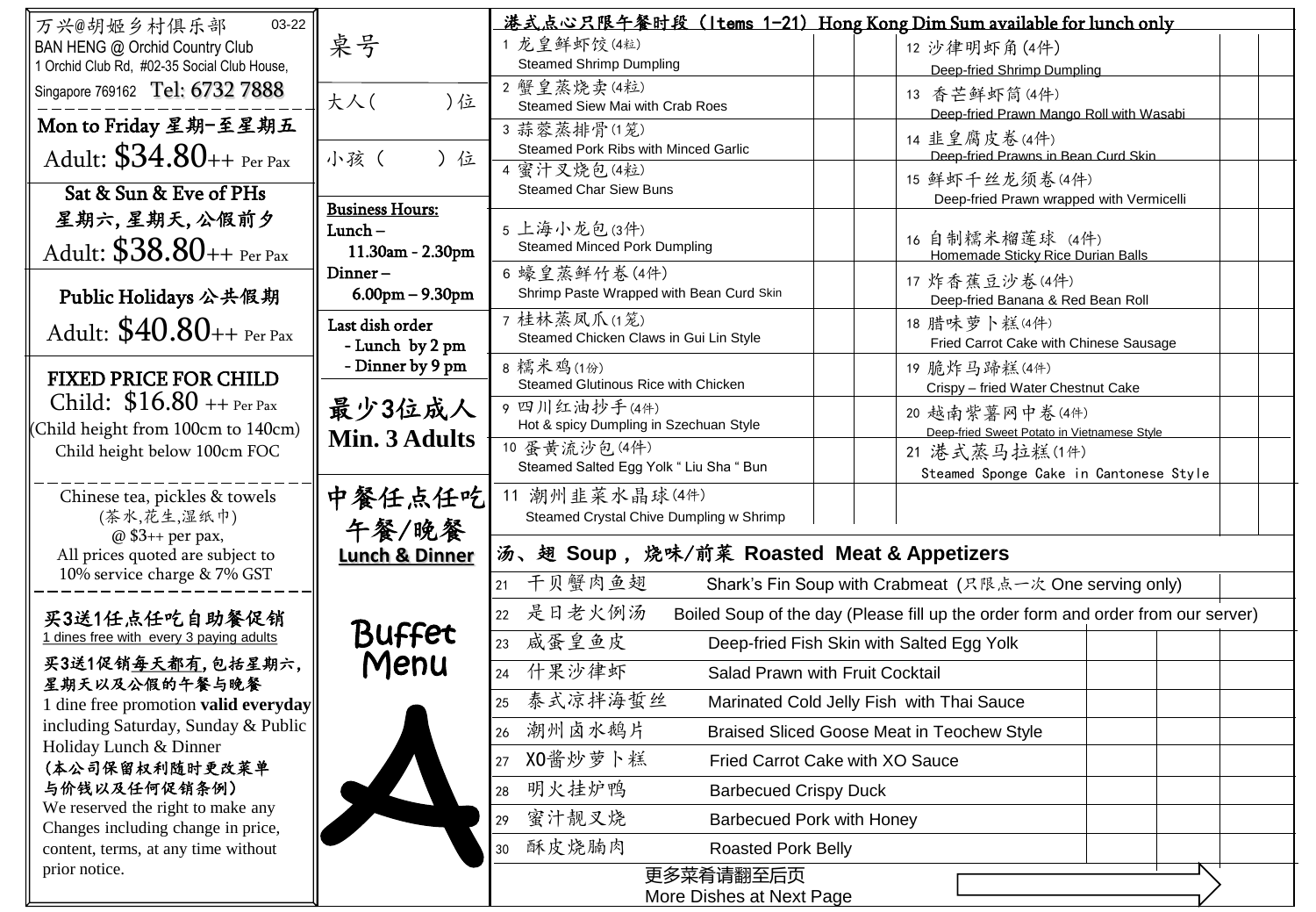| 03-22<br>万兴@胡姬乡村俱乐部                                                                                                                                                                                       |                              | 海产 Seafood              |                                                                                                                     |  |
|-----------------------------------------------------------------------------------------------------------------------------------------------------------------------------------------------------------|------------------------------|-------------------------|---------------------------------------------------------------------------------------------------------------------|--|
| BAN HENG @ Orchid Country Club<br>1 Orchid Club Rd, #02-35 Social Club House,                                                                                                                             | 桌号                           | 31 香脆麦片虾                | <b>Wok-fried Prawns with Cereal</b>                                                                                 |  |
| Singapore 769162 Tel: 6732 7888                                                                                                                                                                           | )位<br>大人(                    | 32 锅灼活虾                 | <b>Poached Live Prawns</b>                                                                                          |  |
| 免费意大利冰淇淋<br>One serving only per diner                                                                                                                                                                    |                              | 33 油浸顺壳鱼                | Deep-fried 'Soon Hock' with Superior Soya Sauce (one serving only) 只限点一次                                            |  |
|                                                                                                                                                                                                           | 小孩(<br>) 位                   | 34 秘制酱爆炒鱼块              | Wok-fried Fish with Homemade Special Sauce                                                                          |  |
|                                                                                                                                                                                                           |                              | 35 港蒸金目鲈                | Steamed Seabass with Soya Sauce                                                                                     |  |
| 万兴宫茶                                                                                                                                                                                                      | 自助餐所有食品                      |                         | 36 老千妈酱爆炒青口 Wok-fried Mussels with Spicy Bean Sauce                                                                 |  |
| 每人敬送一份                                                                                                                                                                                                    | 包括蛋糕,豆花,                     | 37 剁椒蒸巴汀鱼               | Steamed Patin Fish with Garlic                                                                                      |  |
|                                                                                                                                                                                                           | 泡泡茶,冰淇淋                      | 饭/面 Rice & Noodles      |                                                                                                                     |  |
| <i>Complimentary</i><br><b>Bubble Tea</b>                                                                                                                                                                 | 只限堂食,                        | 38 家乡炒面线                | Wok-fried Mian Xian in Hong Kong Style                                                                              |  |
| One serving only per diner                                                                                                                                                                                | 不可打包!                        | 39 干烧伊府面                | Braised Ee Fu Noodles with Mushrooms                                                                                |  |
|                                                                                                                                                                                                           | All buffet food,             |                         | 40 海鲜黑松露炒饭 Seafood Fried Rice Black Truffle                                                                         |  |
| 疫情期间不设自助台如需要以下:<br>皮蛋粥, 炖汤, 甜品,冰淇淋, 凉<br>茶, 请填写order表格。<br>Please fill up the order form for<br>Porridge, Soup, Dessert, Ice Cream, soft<br>drink and winter melon tea<br>(while stock last) (备货有限, 卖完为止) | desserts &<br>Drinks are for | 家禽、肉 Poultry & Meat     |                                                                                                                     |  |
|                                                                                                                                                                                                           | dine-in only, NOT            | 41 扣肉荷叶包                | Braised Pork Belly served with Steamed Bun                                                                          |  |
|                                                                                                                                                                                                           | for take-away !              | 42 凉瓜豉汁牛肉               | Wok-fried Sliced Beef with Bitter Gourd in Black Bean Sauce                                                         |  |
|                                                                                                                                                                                                           | 中餐任点任吃                       | 43 酥炸脆鸡翼                | Deep-fried Chicken Wing                                                                                             |  |
|                                                                                                                                                                                                           | 午餐/晚餐                        | 44 宫保鸡丁                 | Gong Bao Chicken                                                                                                    |  |
|                                                                                                                                                                                                           | Lunch & Dinner               | 45 日式酱爆鹿肉               | Wok-fried Venison with Japanese Teriyaki Sauce                                                                      |  |
|                                                                                                                                                                                                           |                              | 46 菠萝咕噜肉                | Wok-fried Sweet & Sour Pork with Pineapple                                                                          |  |
| <b>WHILE STOCK LAST</b>                                                                                                                                                                                   |                              | 47 咖啡排骨                 | Wok-fried Spare Ribs with Coffee Sauce                                                                              |  |
|                                                                                                                                                                                                           | Buffet                       | 豆腐、蔬菜 Tofu & Vegetables |                                                                                                                     |  |
| (备货有限,卖完为止)<br>Wastage of food will be                                                                                                                                                                    | Menu                         | 48 罗汉上素豆腐               | Luo Han Vegetable with Tofu                                                                                         |  |
| charged                                                                                                                                                                                                   |                              | 49 马来风光                 | Wok-fried Kang Kong with Sambal                                                                                     |  |
| \$2++ per 100gm<br>请别浪费食物,剩余食物会按                                                                                                                                                                          |                              | 50 三皇蛋苋菜苗               | Poached Local Spinach with Three Type of Egg                                                                        |  |
| 每100克 \$2++ 收费                                                                                                                                                                                            |                              | 51 干煸肉碎长豆               | Sautéed French Bean with Dried Red Chilli & Minced Pork                                                             |  |
| 自助餐所有食品只限堂食,不可打包                                                                                                                                                                                          |                              |                         | 52 精选糕点(每人只限点一件,52a+52b+52c=总用餐人数<br>Cake Selection Limited to one piece per diner / choice of flavor from 52a,b,c) |  |
| All buffet food is for dine-in only,                                                                                                                                                                      |                              | 52a 法国芝士蛋糕              | <b>French Cheese Cake</b>                                                                                           |  |
| not for take-away                                                                                                                                                                                         |                              | 52b 金瓜白果芋泥              | Yam Paste with Pumpkin & Gingko Nut ***                                                                             |  |
|                                                                                                                                                                                                           |                              | 52c自制清凉桂花糕              | Homemade Refreshing Osmanthus Flower Jelly                                                                          |  |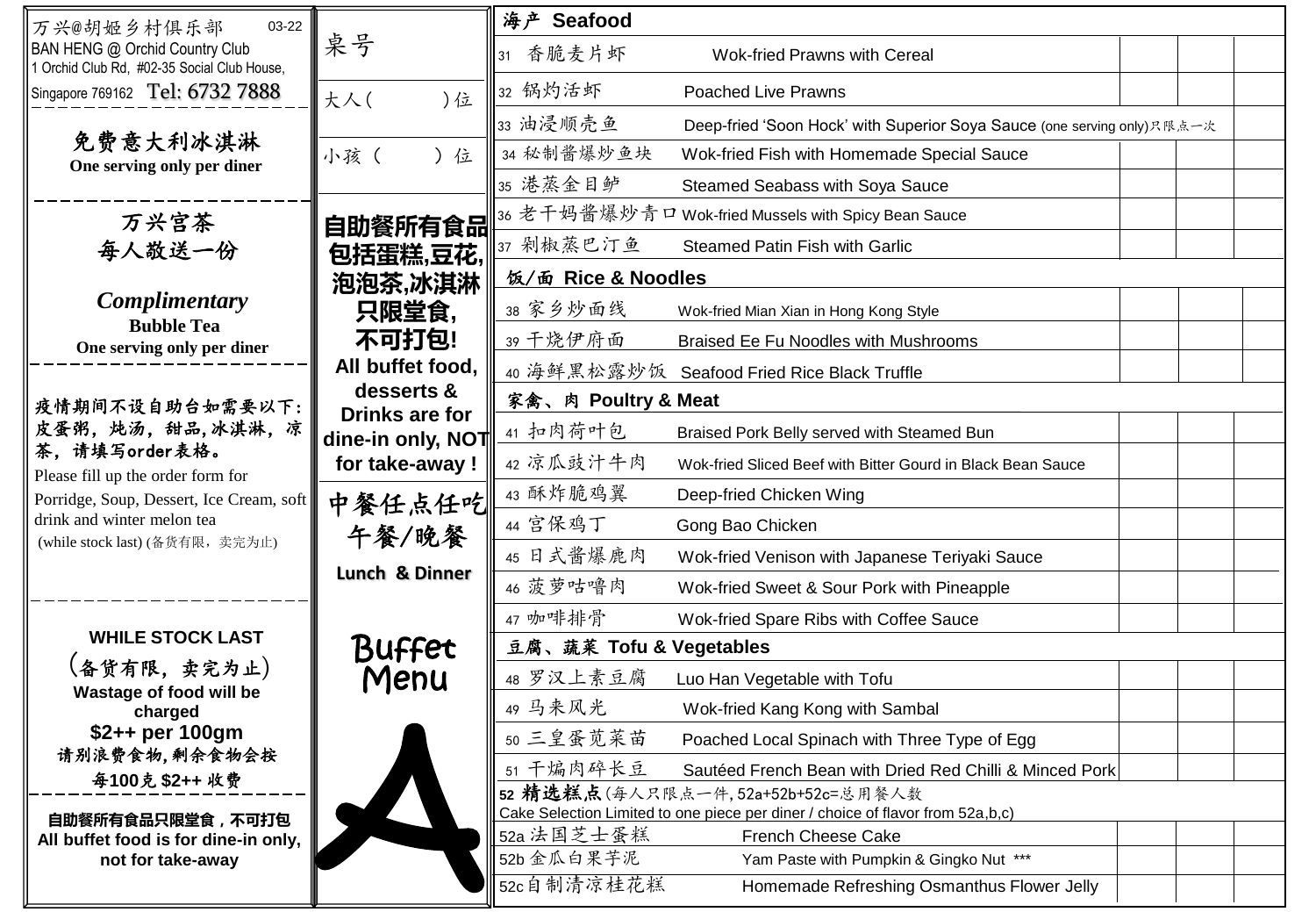| 03-22<br>万兴@胡姬乡村俱乐部                                                       |                                              |                                                                                                 |  |  |                                                      | 港式点心只限午餐时段 (Items 1-20) Hong Kong Dim Sum available for lunch only                             |  |  |
|---------------------------------------------------------------------------|----------------------------------------------|-------------------------------------------------------------------------------------------------|--|--|------------------------------------------------------|------------------------------------------------------------------------------------------------|--|--|
| BAN HENG @ Orchid Country Club                                            | 桌号                                           | 1 龙皇鲜虾饺(4粒)                                                                                     |  |  | 12 沙律明虾角(4件)                                         |                                                                                                |  |  |
| 1 Orchid Club Rd, #02-35 Social Club House,                               |                                              | <b>Steamed Shrimp Dumpling</b>                                                                  |  |  |                                                      | Deep-fried Shrimp Dumpling                                                                     |  |  |
| Singapore 769162 Tel: 6732 7888                                           | 大人(<br>)位                                    | 2 蟹皇蒸烧卖(4粒)<br>Steamed Siew Mai with Crab Roes                                                  |  |  |                                                      | 13 香芒鲜虾筒(4件)                                                                                   |  |  |
| Mon to Friday 星期-至星期五                                                     |                                              | 3蒜蓉蒸排骨(1笼)<br>Steamed Pork Ribs with Minced Garlic                                              |  |  |                                                      | Deep-fried Prawn Mango Roll with Wasabi<br>14 韭皇腐皮卷(4件)<br>Deep-fried Prawns in Bean Curd Skin |  |  |
| Adult: $$41.80++$ Per Pax                                                 | 小孩 (<br>) 位                                  | 4 蜜汁叉烧包(4粒)<br><b>Steamed Char Siew Buns</b>                                                    |  |  |                                                      | 15 鲜虾千丝龙须卷(4件)<br>Deep-fried Prawn wrapped with Vermicelli                                     |  |  |
| Sat & Sun & Eve of PHs                                                    | <b>Business Hours:</b>                       | 5 上海小龙包(3件)<br><b>Steamed Minced Pork Dumpling</b>                                              |  |  |                                                      | 16 自制糯米榴莲球 (4件)<br>Homemade Sticky Rice Durian Balls                                           |  |  |
| 星期六,星期天,公假前夕                                                              | $Lunch -$                                    | 6 蠔皇蒸鲜竹卷(4件)<br>Shrimp Paste Wrapped with Bean Curd Skin                                        |  |  |                                                      | 17 炸香蕉豆沙卷(4件)                                                                                  |  |  |
| Adult: \$45.80++ Per Pax                                                  | 11.30am - 2.30pm<br>$Dinner-$                | 7桂林蒸凤爪(度)<br>Steamed Chicken Claws in Gui Lin Style                                             |  |  | Deep-fried Banana & Red Bean Rol<br>18 腊味萝卜糕(4件)     |                                                                                                |  |  |
|                                                                           | $6.00$ pm $- 9.30$ pm                        | 8 糯米鸡(1份)<br>Steamed Glutinous Rice with Chicken                                                |  |  |                                                      | Fried Carrot Cake with Chinese Sausage<br>19 脆炸马蹄糕(4件)                                         |  |  |
| Public Holidays 公共假期                                                      | Last dish order                              | 9 四川红油抄手(4件)                                                                                    |  |  | Crispy - fried Water Chestnut Cake<br>20 越南紫薯网中卷(4件) |                                                                                                |  |  |
| Adult: \$47.80++ Per Pax                                                  | - Lunch by 2 pm                              | Hot & spicy Dumpling in Szechuan Style                                                          |  |  |                                                      | Deep-fried Sweet Potato in Vietnamese Style<br>21 港式蒸马拉糕(1件)                                   |  |  |
|                                                                           | - Dinner by 9 pm                             | 10蛋黄流沙包(4件)<br>Steamed Salted Egg Yolk "Liu Sha" Bun                                            |  |  |                                                      | Steamed Sponge Cake in Cantonese Style                                                         |  |  |
| <b>FIXED PRICE FOR CHILD</b><br>Child: $$16.80 + P$ Per Pax               | 最少3位成人                                       | 11 潮州韭菜水晶球(4件)                                                                                  |  |  |                                                      |                                                                                                |  |  |
| (Child height from 100cm to 140cm)                                        | Min. 3 Adults                                | Steamed Crystal Chive Dumpling w Shrimp                                                         |  |  |                                                      |                                                                                                |  |  |
| Child height below 100cm FOC                                              |                                              |                                                                                                 |  |  |                                                      | CHEF'S RECOMMENDATION 厨师精选 (B1 to B8每样只限点一次 One serving only per dish)                         |  |  |
| Chinese tea, pickles & towels<br>(茶水,花生,湿纸巾)                              | 中餐任点任吃<br>午餐/晚餐<br><b>Lunch &amp; Dinner</b> | B1 迷你佛跳墙<br>Mini Buddha Jump Over The Wall                                                      |  |  |                                                      |                                                                                                |  |  |
|                                                                           |                                              | B2 辣椒螃蟹/黑椒螃蟹<br>Chilli Crab or Black Pepper Crab (Kindly choose only one flavour)               |  |  |                                                      |                                                                                                |  |  |
| @ \$3++ per pax,                                                          |                                              | B3 虫草滋补药膳活虾<br>Poached Live Prawns with Chinese Herbs & Cordyceps                               |  |  |                                                      |                                                                                                |  |  |
| All prices quoted are subject to                                          |                                              | B4 X0带子炒西兰花<br>Sautéed Boiled Scallop with Broccoli in XO Sauce                                 |  |  |                                                      |                                                                                                |  |  |
| 10% service charge & 7% GST                                               |                                              | B5 油浸笋壳鱼/金银蒜蒸鳕鱼 Fried Soon Hock Fish or Steamed Cod Fish with Garlic (choose 1 type only)       |  |  |                                                      |                                                                                                |  |  |
| 买3送1任点任吃自助餐促销                                                             | Buffet                                       | B6 烧烤鸡肉沙爹<br>BBQ Chicken Satay served with Cucumber & Onion ( $4\angle 2\xi$ , 2 pcs per diner) |  |  |                                                      |                                                                                                |  |  |
| 1 dines free with every 3 paying adults                                   |                                              | B7 万兴自制酥炸榴莲卷<br>Ban Heng Deep-fried Homemade Durian Roll (每人1件, 1 pcs per pax)                  |  |  |                                                      |                                                                                                |  |  |
| 买3送1促销每天都有,包括星期六,<br>星期天以及公假的午餐与晚餐                                        | Menu                                         | B8 桃胶红枣炖雪燕<br>Double-boiled Bird Nest with Peach Gum & Red Date                                 |  |  |                                                      |                                                                                                |  |  |
| 1 dine free promotion valid everyday<br> 烧味/前菜 Roasted Meat & Appetizers  |                                              |                                                                                                 |  |  |                                                      |                                                                                                |  |  |
| including Saturday, Sunday & Public<br>Holiday Lunch & Dinner             |                                              | 21 咸蛋皇鱼皮<br>Deep-fried Fish Skin with Salted Egg Yolk                                           |  |  |                                                      | 25 XO酱炒萝卜糕                                                                                     |  |  |
| (本公司保留权利随时更改莱单                                                            |                                              | 22 什果沙律虾                                                                                        |  |  |                                                      | Fried Carrot Cake with XO Sauce<br>26 明火挂炉鸭                                                    |  |  |
| 与价钱以及任何促销条例)<br>We reserved the right to make any                         |                                              | Salad Prawn with Fruit Cocktail                                                                 |  |  |                                                      | <b>Barbecued Duck</b>                                                                          |  |  |
| Changes including change in price,<br>content, terms, at any time without |                                              | 23泰式凉拌海蜇丝<br>Marinated Cold Jelly Fish with Thai Sauce                                          |  |  |                                                      | 27 蜜汁靓叉烧<br>Barbecued Pork with Honey                                                          |  |  |
| prior notice.                                                             |                                              | 24 潮州卤水鹅片<br>Braised Sliced Goose Meat in Teochew Style                                         |  |  |                                                      | 28 酥皮烧腩肉<br>Roasted Pork Belly                                                                 |  |  |